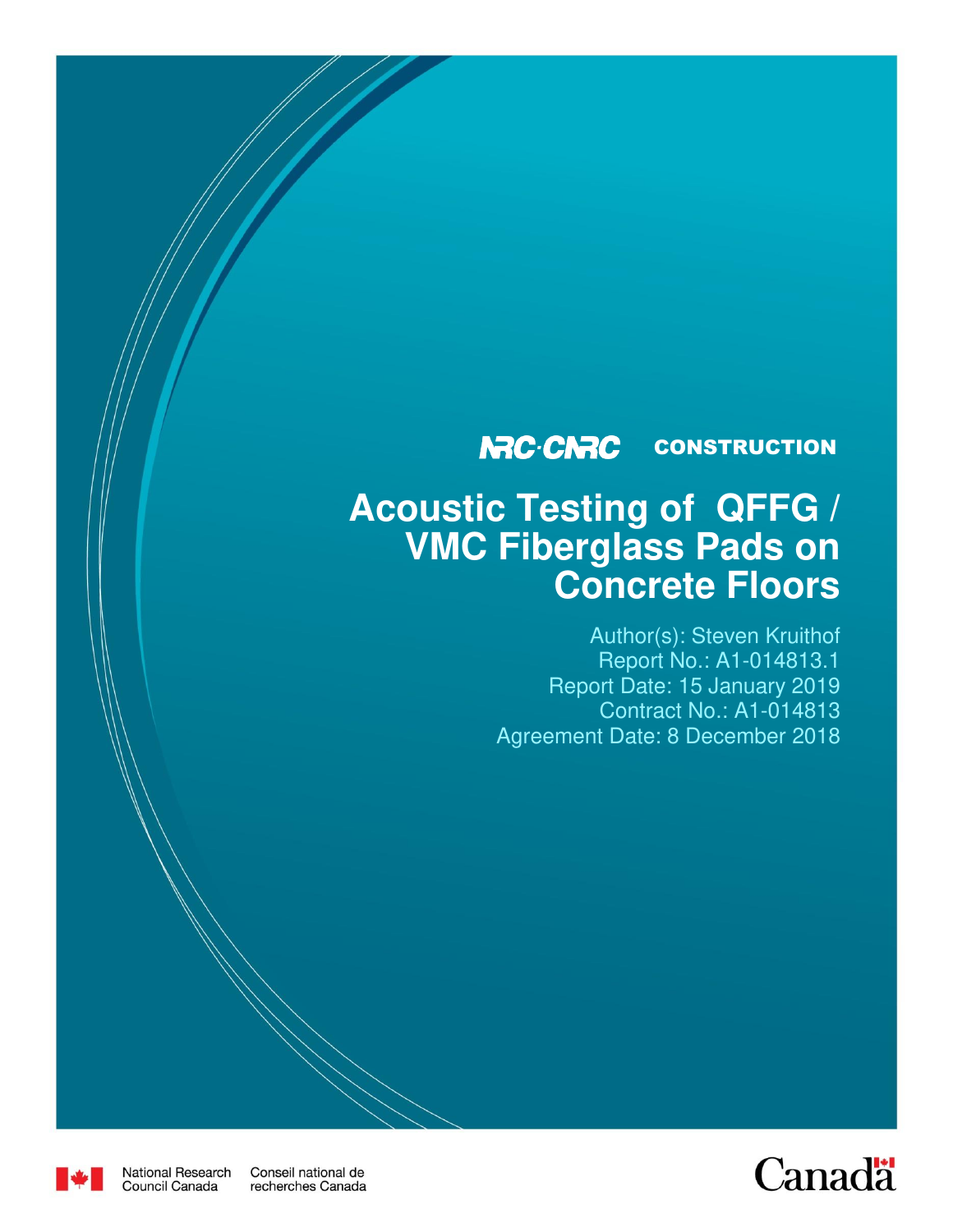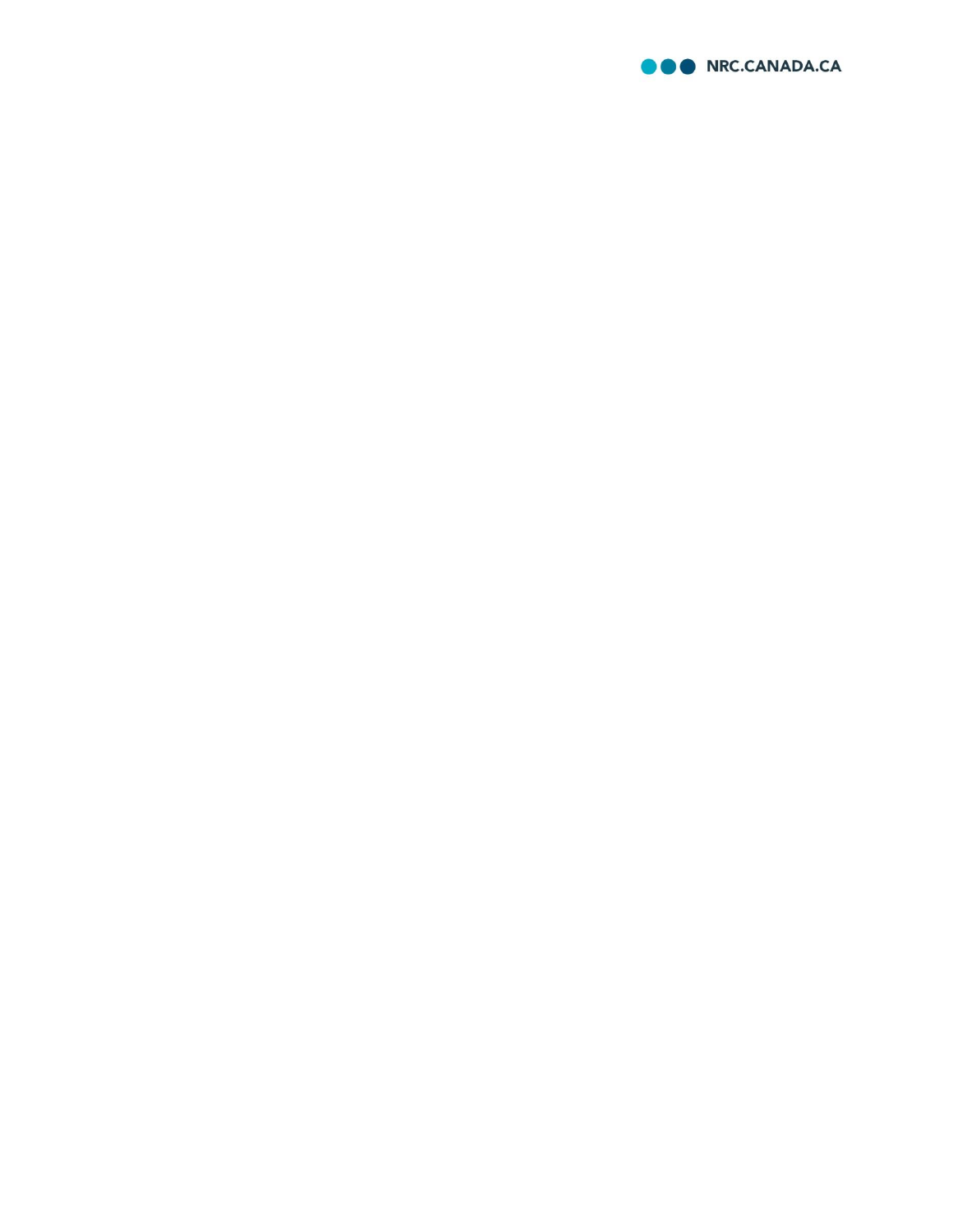## **Acoustic Testing of QFFG / VMC Fiberglass Pads on Concrete Floors**

Author

 Steven Kruithof Technical Officer

Approved

 Philip Rizcallah, P.Eng. Program Leader Building Regulations for Market Access NRC Construction

Report No: A1-014813.1 Report Date: 15 January 2019<br>Contract No: 41-014813 Contract No: Agreement date: 8 December 2018 Program: Building Regulations for Market Access

9 pages

Copy no. 1 of 4

This report may not be reproduced in whole or in part without the written consent of the National Research Council Canada and the Client.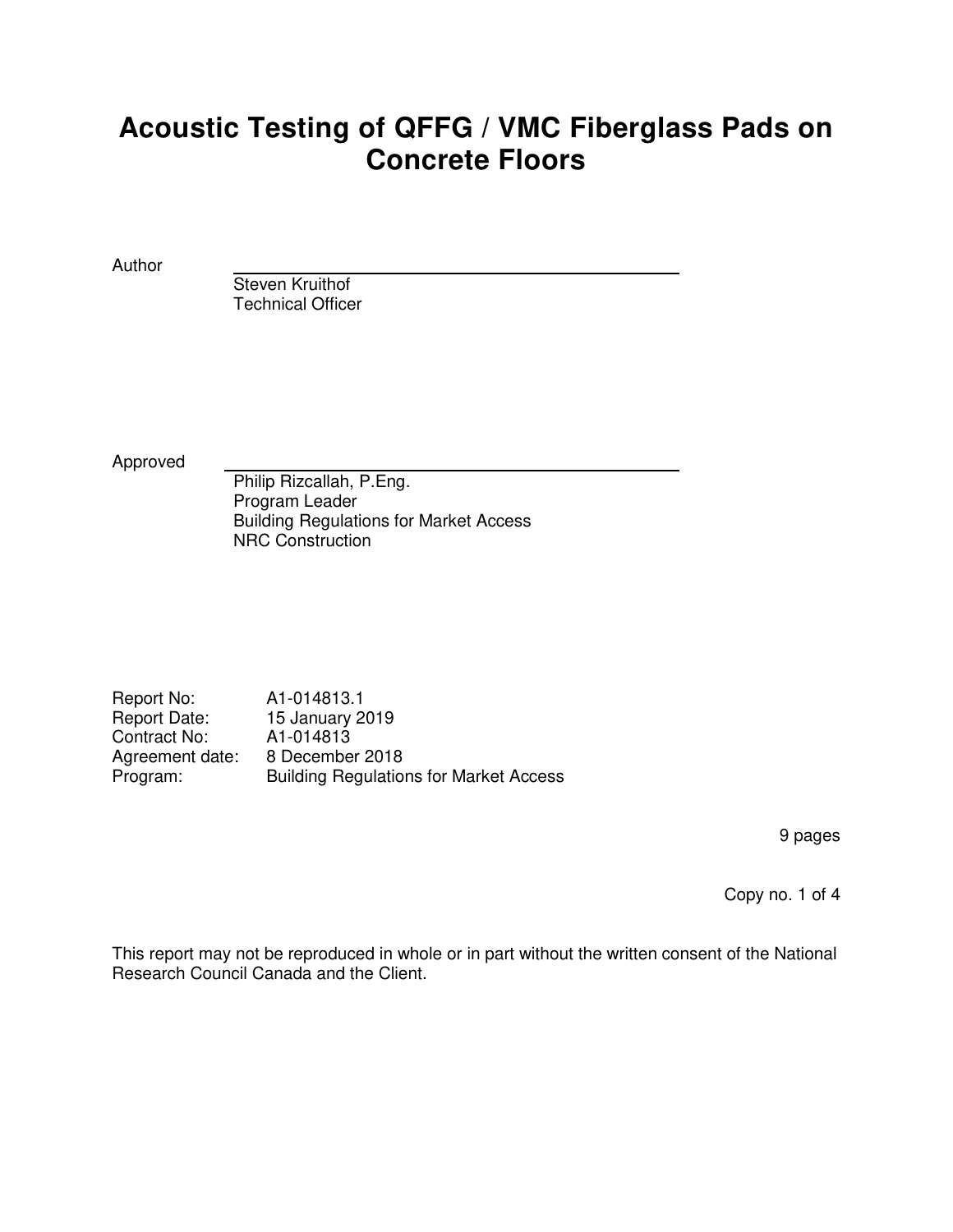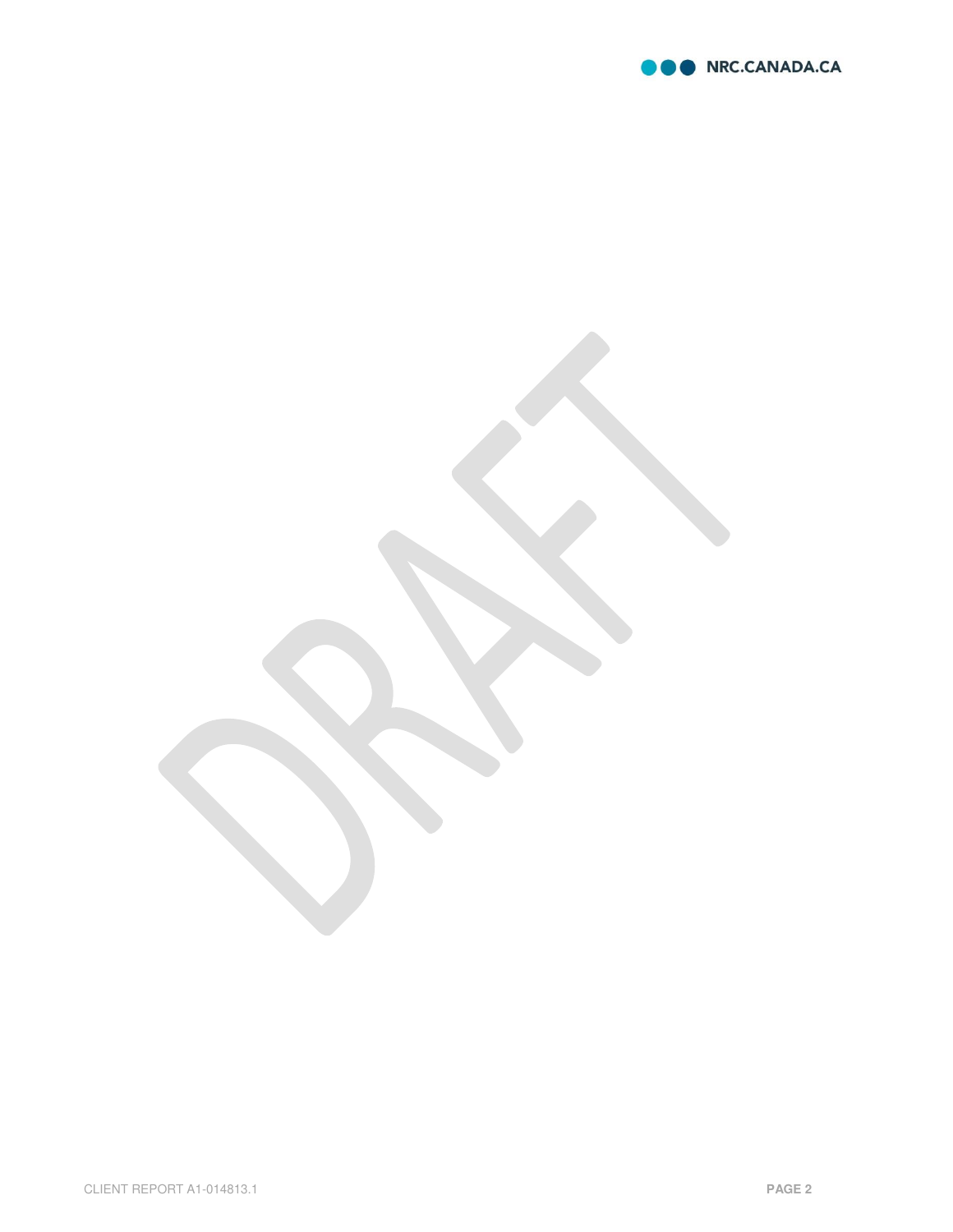

| <b>Client</b>   | SVA Inc.<br>211 Cochituate Road<br>Framingham MA 01701                                                                                                                                                                                                     |  |  |  |
|-----------------|------------------------------------------------------------------------------------------------------------------------------------------------------------------------------------------------------------------------------------------------------------|--|--|--|
| <b>Specimen</b> | 100 mm (4") Precast concrete slab<br>$\bullet$<br>13 mm (1/2") Plywood<br>$\bullet$<br>51 mm (2") QFFG / VMC fiberglass blocks<br>$\bullet$<br>38 mm (1-1/2") Glass fibre insulation (roll)<br>$\bullet$<br>150 mm (6") Precast concrete slab<br>$\bullet$ |  |  |  |
| Specimen ID     | A1-014813-01F                                                                                                                                                                                                                                              |  |  |  |

## **Specimen Description**

Topping: 100 mm (4") Precast concrete slab with the space between the slab and testing frame filled with glass fibre insulation and covered with cloth tape.

Resilient Layer: 13 mm (1/2") plywood on 2" QFFG / VMC fiberglass blocks on 38 mm (1-1/2") glass fibre insulation. The seams and perimeter of the plywood layer were covered with cloth tape. The blocks were spaced at 16" o.c. See *APPENDIX: Pad Spacing* for details. The intermediate space was filled with 1-1/2" glass fibre insulation. The insulation was cut at the location of the pads to allow them to make direct contact with the concrete structural layer.

Concrete Structural Layer: 150 mm (6") Precast concrete slab, sealed from below with duct putty and from above with glass fibre insulation and cloth tape.



**Cross-section of A1-014813-01F**

## **Specimen Properties**

| <b>Element</b>                       | <b>Actual thickness</b><br>(mm) | <b>Mass</b><br>(kg) | Mass/length,<br>area or volume |
|--------------------------------------|---------------------------------|---------------------|--------------------------------|
| 4" Precast concrete slab             | 100                             | 4800                | kg/m <sup>2</sup><br>248.4     |
| 1/2" Plywood                         | 13                              | 94                  | kg/m <sup>2</sup><br>4.9       |
| 2" QFFG / VMC fiberglass block       | 51                              |                     | $g$ /each<br>44                |
| 1-1/2" Glass fibre insulation (roll) | $*38$                           | 15                  | kg/m <sup>2</sup><br>0.8       |
| 6" Precast concrete slab             | 150                             | 7460                | 386.1<br>kg/m <sup>2</sup>     |
| Total                                | 314                             | 12373               | kg/m<br>640.4                  |

\* The thicknesses of these elements are not included in the total specimen thickness.

## **Test Specimen Installation**

- The exposed area of the floor specimen used for the calculations of the airborne sound transmission loss was 17.85 m<sup>2</sup> (4.71 m x 3.79 m).
- The total area of the floor assembly resting on top of the lip was 19.32  $m^2$  (4.88 m x 3.96 m).
- The mass per area of the elements above the lip was calculated using the total area (19.32 m<sup>2</sup>).
- The mass per area of the ceiling elements was calculated using the exposed area (17.85 m<sup>2</sup>).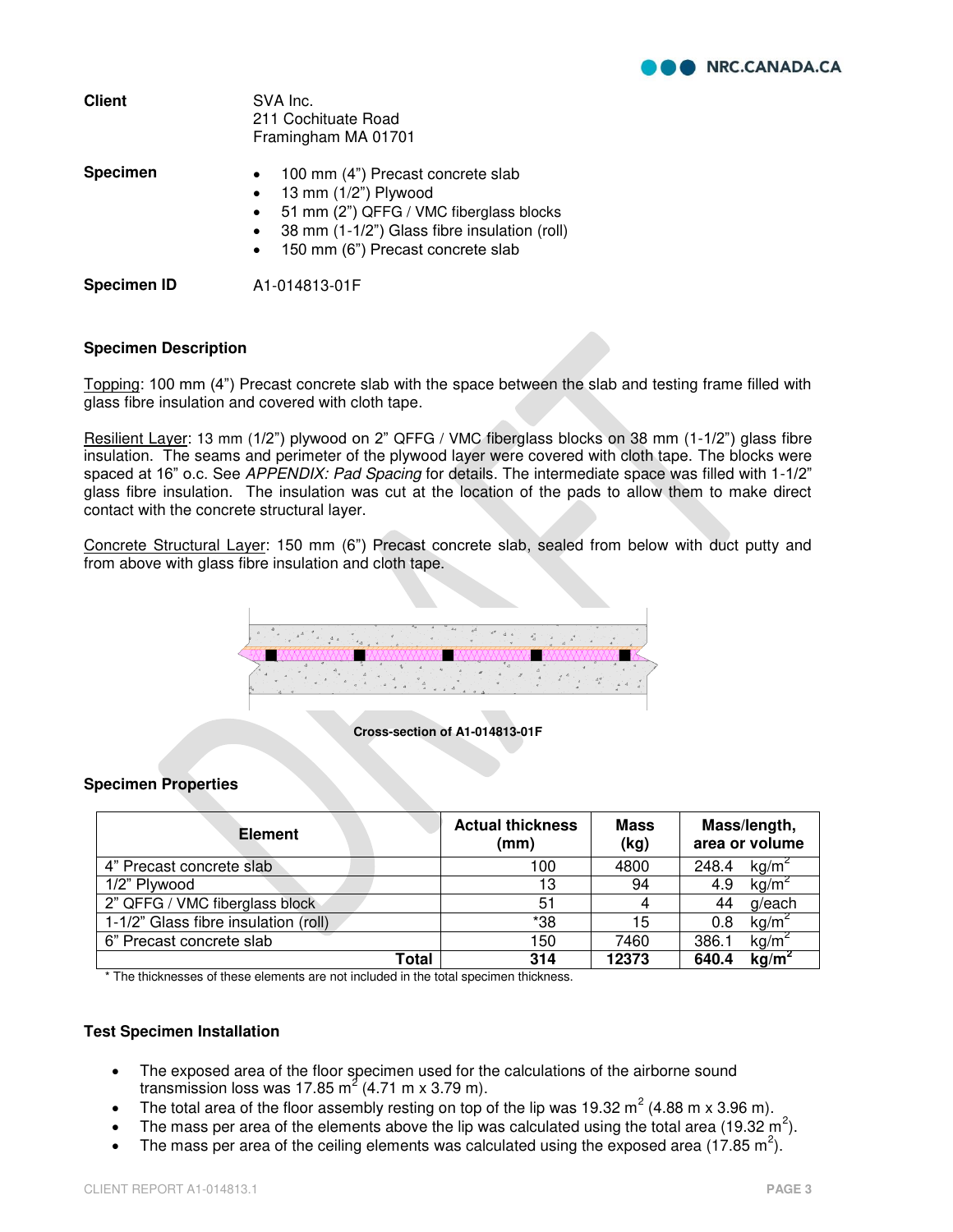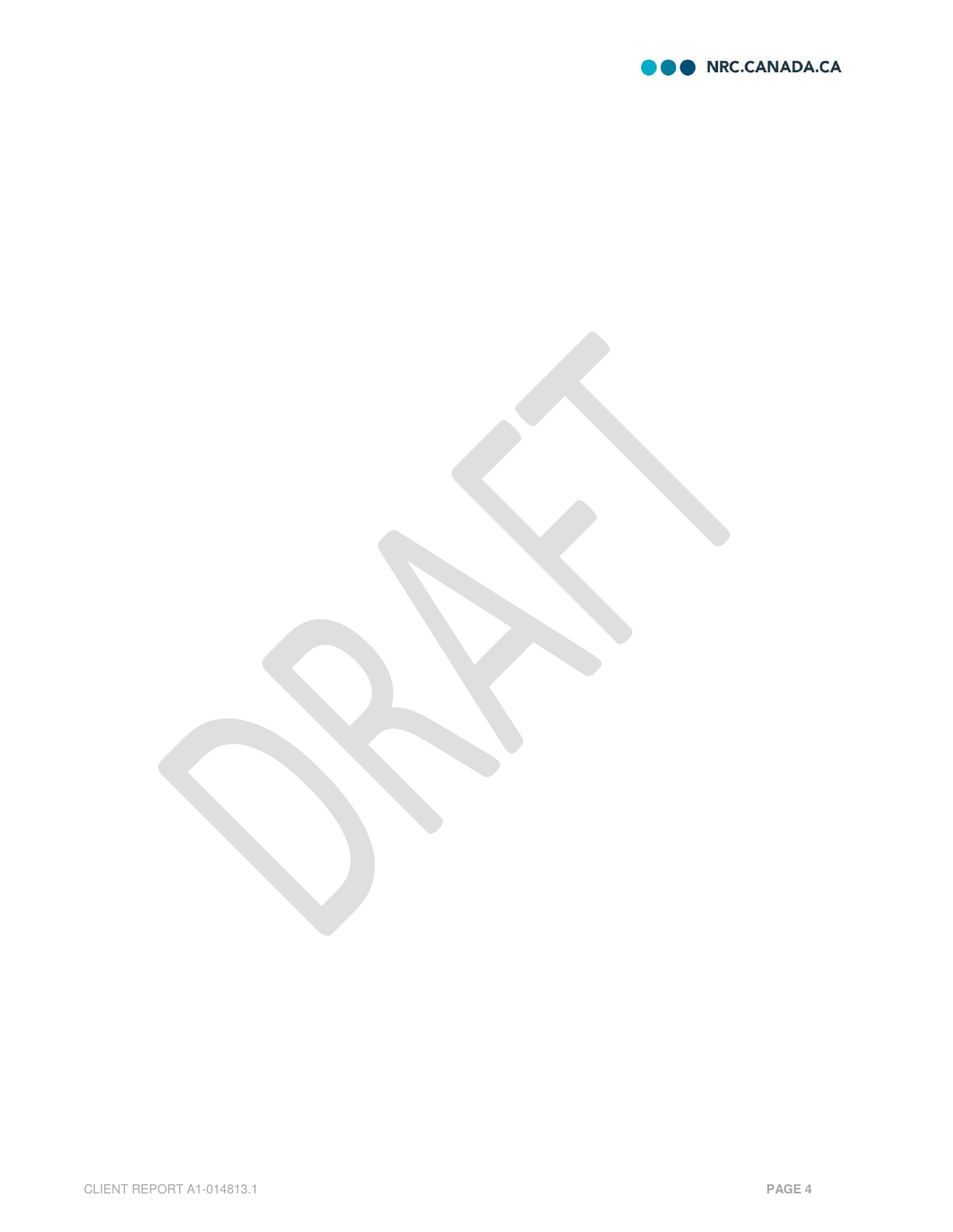

## **ASTM E90 Test Results – Airborne Sound Transmission Loss**

| Client:      | SVA Inc.       |                      | Test ID:      | TLF-18-049               |         |
|--------------|----------------|----------------------|---------------|--------------------------|---------|
| Specimen ID: | A1-014813-01F  |                      | Date of Test: | 2018-12-03               |         |
| Room         | Volume $(m^3)$ | Air Temperature (°C) | Humidity (%)  |                          |         |
| Upper        | 174.0          | 19.6 to 19.7         | 40.4          | Area S of test specimen: | 17.85 m |
|              |                |                      |               |                          |         |

|       | $V$ vidility will be | ALL IGHTOGRAPH (OT | 114111141LV L /V/ |                          |               |
|-------|----------------------|--------------------|-------------------|--------------------------|---------------|
| Upper | 74.0                 | 19.6 to 19.7       | 40.4              | Area S of test specimen: | 17.85<br>m    |
| Lower | $\sqrt{.4}$          | 20.3 to 20.4       | 38.4              | Mass per unit area:      | 640.4<br>ka/m |



For a description of the test specimen and mounting conditions see text pages before. The results in this report apply only to the specific sample submitted for measurement. No responsibility is assumed for performance of any other specimen. **Airborne sound transmission loss measurements were conducted in accordance with the requirements of ASTM E90-09, "Standard Test Method for Laboratory Measurement of Airborne Sound Transmission Loss of Building Partitions and Elements".**

#### **In the graph:**

The solid line is the measured sound transmission loss for this specimen. The dashed line is the STC contour fitted to the measured values according to ASTM E413-16. The dotted line (may be above the displayed range) is the flanking limit established for this facility. For any frequency band where the measured transmission loss is less than 10 dB lower than the dotted line, the reported value is potentially limited by flanking transmission via laboratory surfaces, and the true value may be higher than that measured. Bars at the bottom of the graph show deficiencies where the measured data are less than the reference contour as described in the fitting procedure for the STC, defined in ASTM E413-16. The shaded cells in the table and areas in the graph are outside the STC contour range.

#### **In the table:**

Values marked "c" indicate that the measured background level was between 5 dB and 10 dB below the combined receiving room level and background level. The reported values have been corrected according to the procedure outlined in ASTM E90-09. Values marked " indicate that the measured background level was less than 5 dB below the combined receiving room level and background level, in which case, the corrected values provide an estimate of the lower limit of airborne sound transmission loss.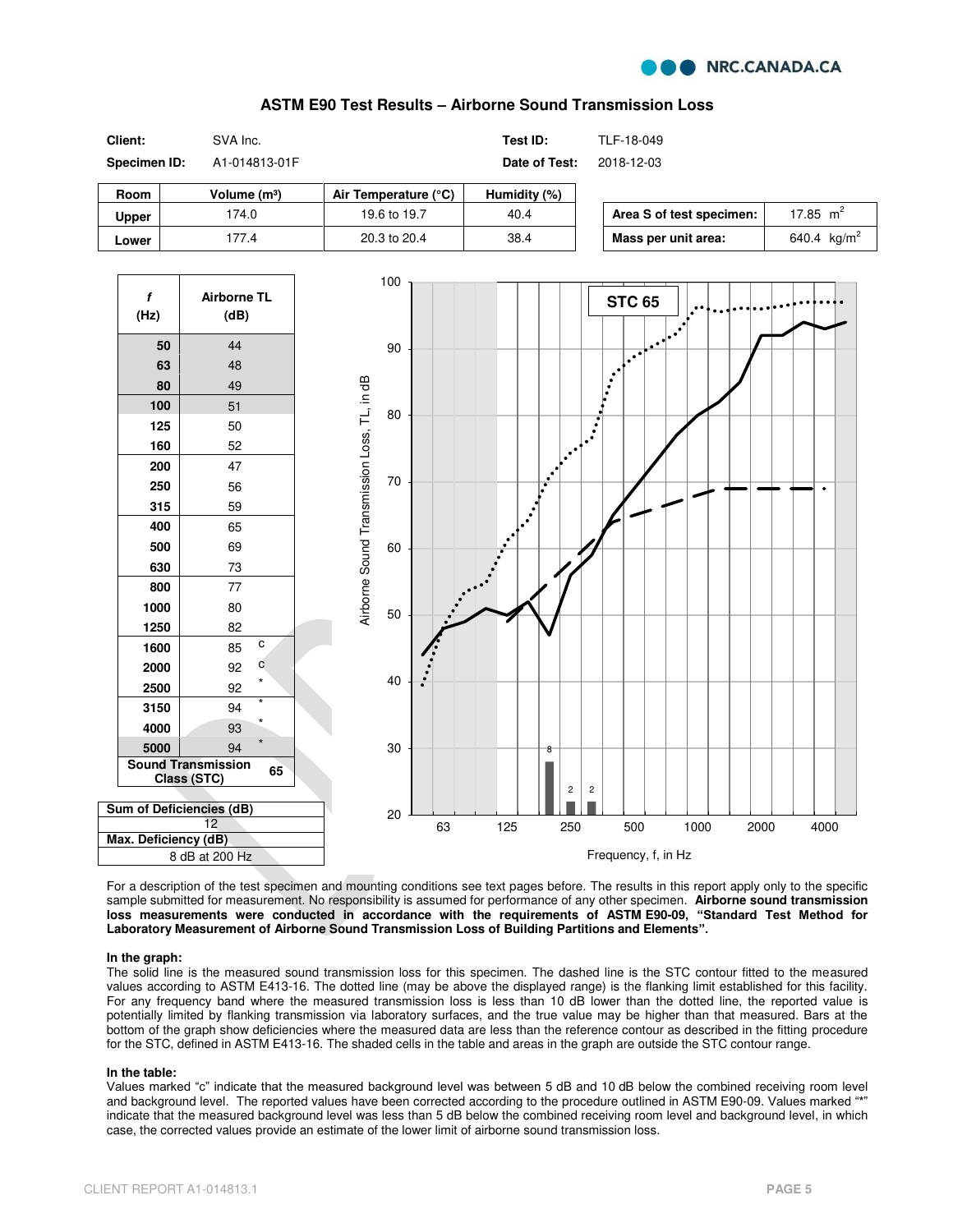

### **ASTM E492 Test Results – Normalized Impact Sound Pressure Levels**

| Client:<br>Specimen ID: | SVA Inc.<br>A1-014813-01F       |                      | Test ID:<br>Date of Test: | IIF-18-036<br>2018-11-30 |                |
|-------------------------|---------------------------------|----------------------|---------------------------|--------------------------|----------------|
| Room                    | Volume (m <sup>3</sup> )        | Air Temperature (°C) | Humidity (%)              |                          |                |
| <b>Upper</b>            | 174.0                           | 23.1                 | 32.5 to 33.1              | Area S of test specimen: | 17.85 $m2$     |
| Lower                   | 177.4                           | 21.4                 | 35.4                      | Mass per unit area:      | 640.4 $kg/m^2$ |
| / LI -> \               | <b>NISPL</b><br>AD <sub>1</sub> | 80                   |                           | <b>IIC 69</b>            |                |



For a description of the test specimen and mounting conditions see text pages before. The results in this report apply only to the specific sample submitted for measurement. No responsibility is assumed for performance of any other specimen. **Measurements of normalized impact sound pressure level (NISPL) were conducted in accordance with the requirements of ASTM E492-09, "Standard Laboratory Measurement of Impact Sound Transmission through Floor-Ceiling Assemblies Using the Tapping Machine".** 

#### **In the graph:**

The solid line is the measured normalized impact sound pressure level (NISPL) for this specimen. The dashed line is the IIC contour fitted to the measured values according to ASTM E989-06. The dotted line is the background sound level measured in the receiving room during this test (may be below the displayed range). For any frequency where the measured NISPL is less than 10 dB above the dotted line, the reported values were adjusted as noted below. Bars at the bottom of the graph show positive differences; where the measured data are greater than the reference contour as defined in ASTM E989-06. Shaded cells in the table and areas in the graph are outside the IIC contour range.

#### **In the table:**

Values marked "c" indicate that the measured background level was between 5 dB and 10 dB below the combined receiving room level and background level. Values marked "\*" indicate that the measured background level was less than 5 dB below the combined receiving room level and background level and the reported values of NISPL provide an estimate of the upper limit of normalized impact sound pressure level, according to the procedure outlined in ASTM E492-09. The reported values of NISPL have been corrected according to the procedure outlined in ASTM E492-09.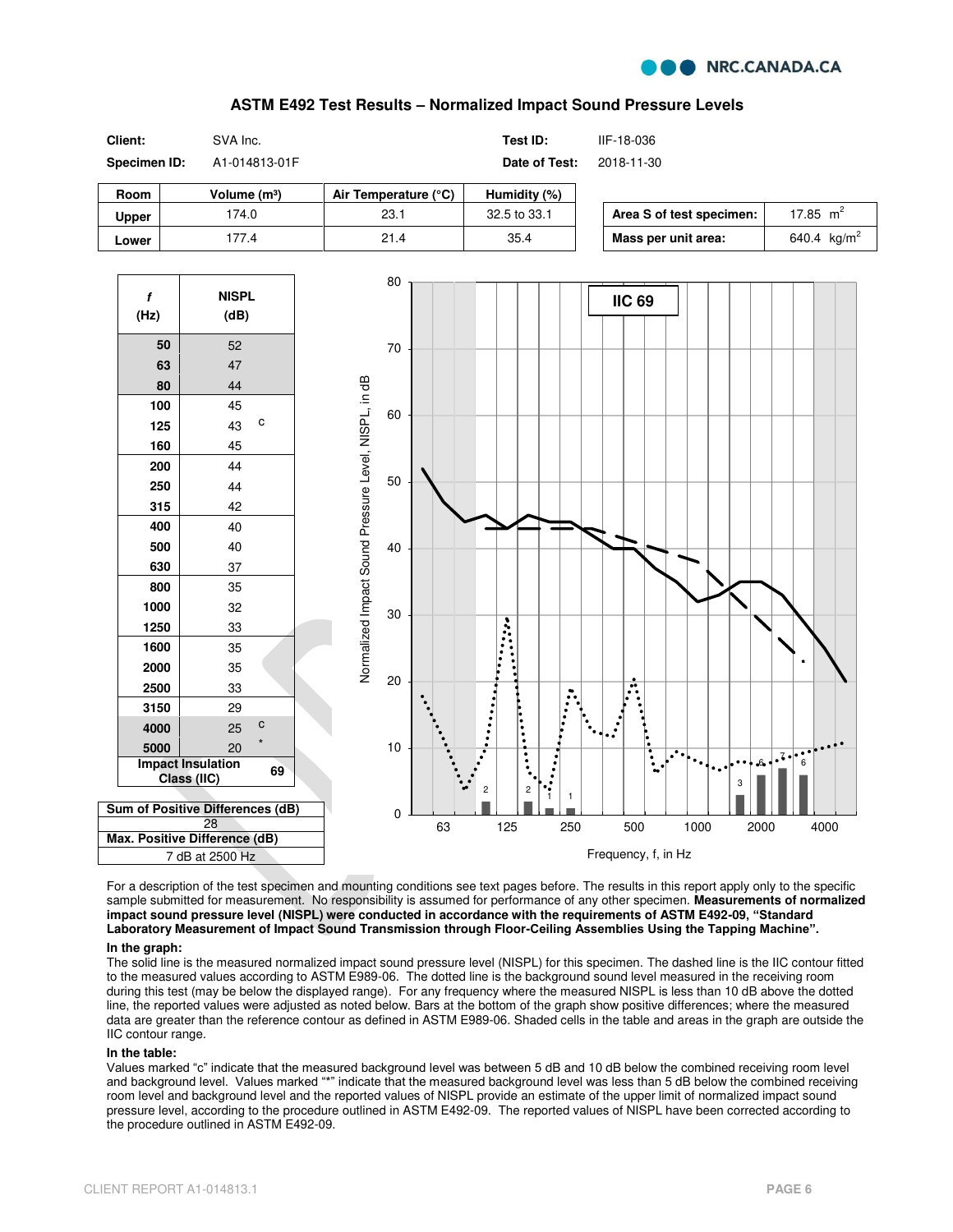

## **APPENDIX: ASTM E90-09 – Airborne Sound Transmission – Floor Facility**

**Facility and Equipment:** The NRC Construction Floor Sound Transmission Facility comprises two reverberation rooms (referred to in this report as the upper and lower rooms) with a moveable test frame between the rooms. Both rooms have an approximate volume of 175 m<sup>3</sup>. In each room, there are 8 pre-polarized diffuse-field  $1/2$ " microphones, Bruel and Kjaer Type 4942. Measurements are made in both rooms simultaneously using a NI PXI-4499 DAQ system with LabVIEW measurement software. Each room has four bi-amped loudspeakers driven by separate amplifiers and noise sources. To increase diffusivity of the sound field, there are fixed diffusing panels in each room.

**Test Procedure:** Airborne sound transmission measurements were conducted in accordance with the requirements of ASTM E90-09, "Standard Test Method for Laboratory Measurement of Airborne Sound Transmission Loss of Building Partitions and Elements." Airborne sound transmission loss tests were performed in the forward (receiving room is the lower room) and reverse (receiving room is the upper room) directions. Results presented in this report are the average of the tests in these two directions. In each case, sound transmission loss values were calculated from the average sound pressure levels of both the source and receiving rooms and the average reverberation times of the receiving room. One-third octave band sound pressure levels were measured for 32 seconds at eight microphone positions in each room and then averaged to get the average sound pressure level in each room. Ten sound decays were averaged for each microphone (8) located in the respective receiving rooms; these eight reverberation times were averaged to get the average reverberation times for each room. Information on the flanking limit of the facility and reference specimen test results are available on request.

**Significance of Test Results:** ASTM E90-09 requires measurements in one-third octave bands in the frequency range 100 Hz to 5000 Hz. The standard recommends making measurements and reporting results over a larger frequency range, and this report presents such results, which may be useful for expert evaluation of the specimen performance. The precision of results outside the 100 Hz to 5000 Hz range has not been established, but is expected to depend on laboratory-specific factors.

**Sound Transmission Class (STC)**: The Sound Transmission Class (STC) was determined in accordance with ASTM E413-16, "Classification for Rating Sound Insulation". It is a single-number rating scheme intended to rate the acoustical performance of a partition element separating offices or dwellings. The higher the value of the rating, the better the performance. The rating is intended to correlate with subjective impressions of the sound insulation provided against the sounds of speech, radio, television, music, and similar sources of noise characteristic of offices and dwellings. The STC is of limited use in applications involving noise spectra that differ markedly from those referred to above (for example, heavy machinery, power transformers, aircraft noise, motor vehicle noise). Generally, in such applications it is preferable to consider the source levels and insulation requirements for each frequency band.

**In Situ Performance:** Ratings obtained by this standard method tend to represent an upper limit to what might be measured in a field test, due to structure-borne transmission ("flanking") and construction deficiencies in actual buildings.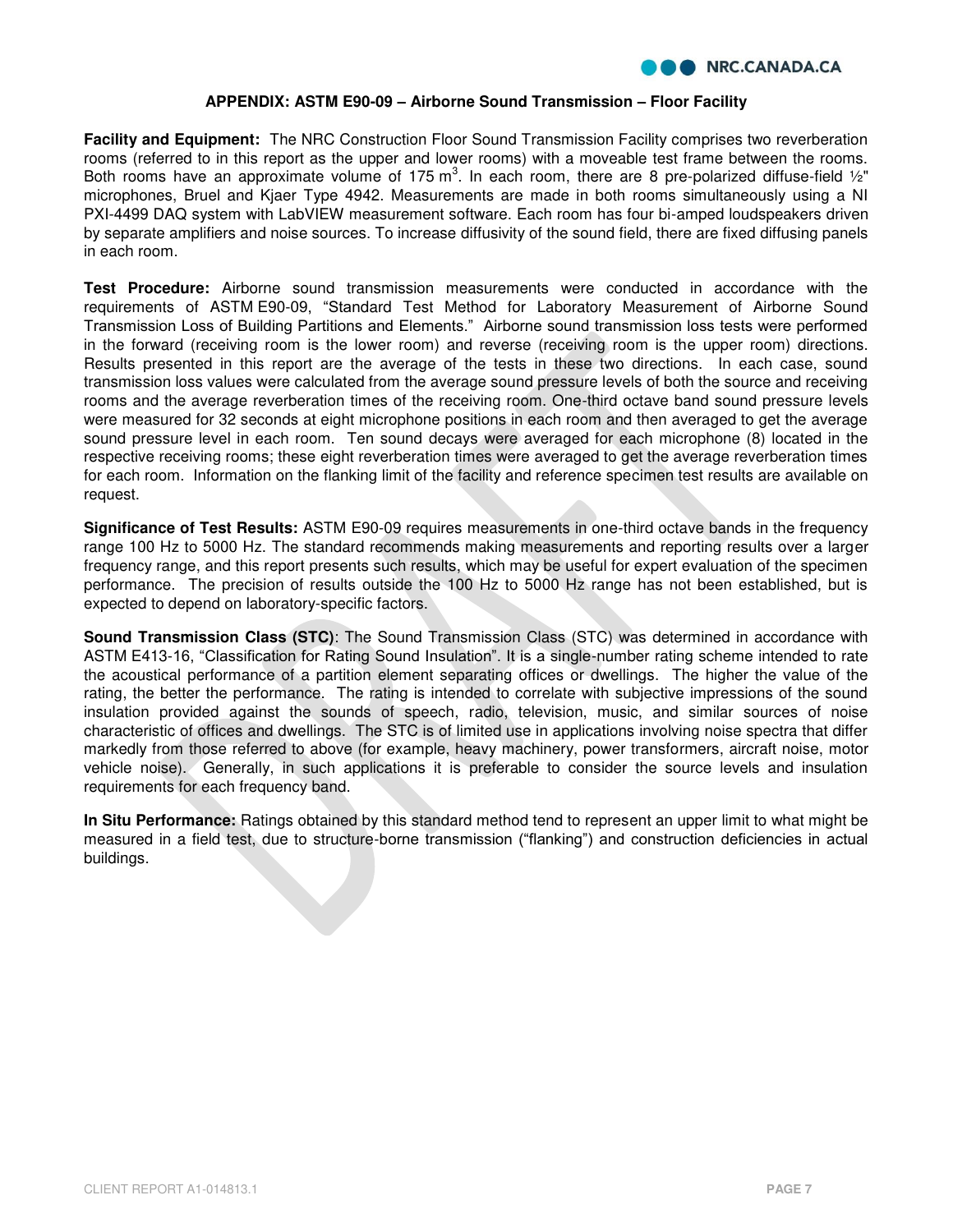

## **APPENDIX: ASTM E492-09 – Light Impact Sound Transmission – Floor Facility**

**Facility and Equipment:** The NRC Construction Floor Sound Transmission Facility comprises two reverberation rooms (referred to in this report as the upper and lower rooms) with a moveable test frame between the two rooms. Both rooms have an approximate volume of 175 m<sup>3</sup>. For impact sound transmission, only the lower room is used. In each room, there are 8 pre-polarized diffuse-field 1/2" microphones, Bruel and Kjaer Type 4942. Measurements are made in both rooms simultaneously using a NI PXI-4499 DAQ system with LabVIEW measurement software. Each room has four bi-amped loudspeakers driven by separate amplifiers and noise sources. To increase diffusivity of the sound field, there are fixed diffusing panels in each room.

**Test Procedure:** Impact sound transmission measurements were conducted in accordance with ASTM E492-09, "Standard Test Method for Laboratory Measurement of Impact Sound Transmission through Floor-Ceiling Assemblies Using the Tapping Machine." This method uses a standard tapping machine placed at four prescribed positions on the floor. One-third octave band sound pressure levels were measured for 32 seconds at each microphone position in the receiving room and then averaged to get the average sound pressure level in the room. Ten sound decays were averaged for each microphone (8) located in the respective receiving rooms; these eight reverberation times were averaged to get the average reverberation times for each room. Information on the flanking limit of the facility and reference specimen test results are available on request. The spatial average sound pressure levels and reverberation times of the receiving room were used to calculate the Normalized Impact Sound Pressure Levels. Information on the flanking limit of the facility and reference specimen test results are available on request.

**Significance of Test Results:** ASTM E492-09 requires measurements in one-third octave bands in the frequency range 100 Hz to 3150 Hz. The standard recommends making measurements and reporting results over a larger frequency range, and this report presents such results, which may be useful for expert evaluation of the specimen performance. The precision of results outside the standard ranges has not been established, and is expected to depend on laboratory-specific factors such as room size and specimen dimensions.

**Impact Insulation Class (IIC):** The Impact Insulation Class (IIC) was determined in accordance with ASTM E989-06, "Standard Classification for Determination of Impact Insulation Class (IIC)". It is a singlenumber rating scheme intended to rate the effectiveness of floor-ceiling assemblies at preventing the transmission of impact sound from the standard tapping machine. A higher IIC value indicates a better floor performance.

**In Situ Performance:** Ratings obtained by this standard method tend to represent an upper limit to what might be measured in a field test, due to structure-borne transmission ("flanking") and construction deficiencies in actual buildings.